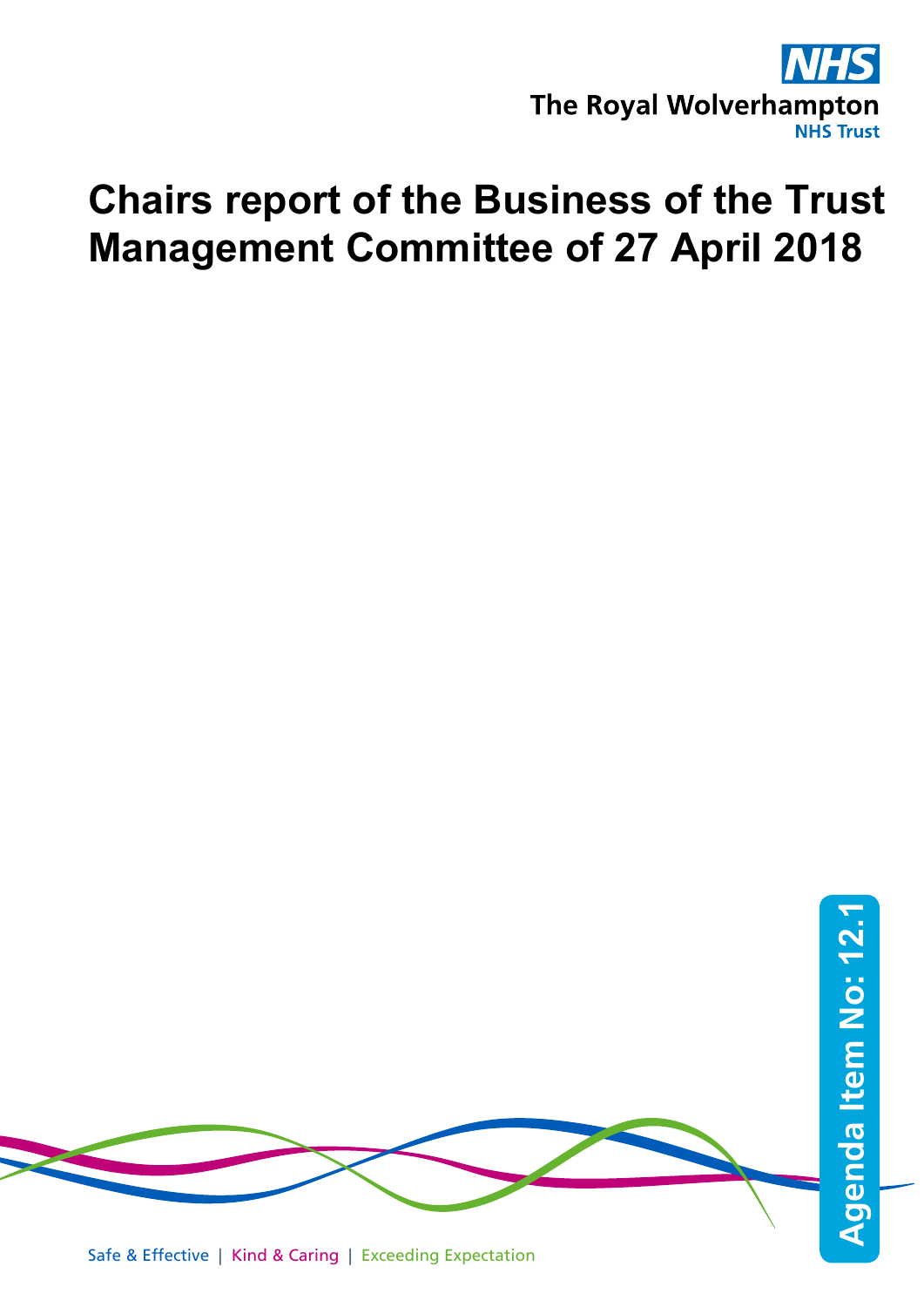$\overline{\mathbf{S}}$ IN The Royal Wolverhampton

| <b>Trust Board Report</b>                                                                                                                                            |                                                                                                                                                                                                                                                                                                                                    |  |
|----------------------------------------------------------------------------------------------------------------------------------------------------------------------|------------------------------------------------------------------------------------------------------------------------------------------------------------------------------------------------------------------------------------------------------------------------------------------------------------------------------------|--|
| <b>Meeting Date:</b>                                                                                                                                                 | 4 June 2018                                                                                                                                                                                                                                                                                                                        |  |
| Title:                                                                                                                                                               | Chairs report of the Business of the Trust Management Committee of 27 April<br>2018                                                                                                                                                                                                                                                |  |
| <b>Report of:</b>                                                                                                                                                    | The Trust Management Committee's role is to oversee and co-ordinate the<br>Trust operations on a Trust-wide basis and to direct and influence the Trust<br>service strategies and other key service improvement strategies which impact<br>on these, in accordance with the Trust overall vision, values and business<br>strategy. |  |
| <b>Action</b><br><b>Requested:</b>                                                                                                                                   | Receive and note,                                                                                                                                                                                                                                                                                                                  |  |
| For the attention<br>of the Board                                                                                                                                    |                                                                                                                                                                                                                                                                                                                                    |  |
| <b>Assure</b>                                                                                                                                                        | The Report provides assurance regarding the approval of Business Cases<br>$\bullet$<br>and Policies.                                                                                                                                                                                                                               |  |
| <b>Advise</b>                                                                                                                                                        | The report raises no new or changed risks.<br>$\bullet$                                                                                                                                                                                                                                                                            |  |
| <b>Alert</b>                                                                                                                                                         | $\bullet$                                                                                                                                                                                                                                                                                                                          |  |
| <b>Author + Contact</b><br><b>Details:</b>                                                                                                                           | Tel 01902 694294 Email keith.wilshere1@nhs.net                                                                                                                                                                                                                                                                                     |  |
| <b>Links to Trust</b>                                                                                                                                                | 1. Create a culture of compassion, safety and quality                                                                                                                                                                                                                                                                              |  |
| <b>Strategic</b><br><b>Objectives</b>                                                                                                                                | 2. Proactively seek opportunities to develop our services<br>3. To have an effective and well integrated local health and care system that operates                                                                                                                                                                                |  |
|                                                                                                                                                                      | efficiently<br>4. Attract, retain and develop our staff, and improve employee engagement                                                                                                                                                                                                                                           |  |
|                                                                                                                                                                      | 5. Maintain financial health - Appropriate investment to patient services<br>6. Be in the top 25% of all key performance indicators                                                                                                                                                                                                |  |
| <b>Resource</b><br>Implications:                                                                                                                                     | None.                                                                                                                                                                                                                                                                                                                              |  |
| <b>Main Discussion/Action Points:</b>                                                                                                                                |                                                                                                                                                                                                                                                                                                                                    |  |
| Considered and approved the following business cases:                                                                                                                |                                                                                                                                                                                                                                                                                                                                    |  |
|                                                                                                                                                                      |                                                                                                                                                                                                                                                                                                                                    |  |
| <u>18/149: Additional staffing for neonates to meet BAPM Standards Business Case</u>                                                                                 |                                                                                                                                                                                                                                                                                                                                    |  |
| It was agreed that the additional staffing for neonates to meet BAPM Standards Business Case be<br>approved.                                                         |                                                                                                                                                                                                                                                                                                                                    |  |
| 18/151: Ribociclib (TAG 496) Business Case                                                                                                                           |                                                                                                                                                                                                                                                                                                                                    |  |
| It was agreed that the Ribociclib (TAG 496) Business Case be approved.                                                                                               |                                                                                                                                                                                                                                                                                                                                    |  |
| 18/152: Paclitaxel (TAG 476) as Albumin-Bound Nanoparticles with Gemcitabine for                                                                                     |                                                                                                                                                                                                                                                                                                                                    |  |
| <b>Untreated Metastatic Pancreatic Cancer Business Case</b>                                                                                                          |                                                                                                                                                                                                                                                                                                                                    |  |
| It was agreed that the Paclitaxel (TAG 476) as Albumin-Bound Nanoparticles with Gemcitabine for<br>Untreated Metastatic Pancreatic Cancer Business Case be approved. |                                                                                                                                                                                                                                                                                                                                    |  |
| 18/153: Nivolumab (TAG 490) Business Case<br>It was agreed that the Nivolumab (TAG 490) Business Case be approved.                                                   |                                                                                                                                                                                                                                                                                                                                    |  |
| 18/154: Rituximab - Switch to a Biosimilar Product Business Case                                                                                                     |                                                                                                                                                                                                                                                                                                                                    |  |
| It was agreed that the Rituximab - Switch to a Biosimilar Product Business Case be approved.                                                                         |                                                                                                                                                                                                                                                                                                                                    |  |
| 18/155: Provision of Pleurx* Drain Procedure at Home Business Case                                                                                                   |                                                                                                                                                                                                                                                                                                                                    |  |
|                                                                                                                                                                      | 1                                                                                                                                                                                                                                                                                                                                  |  |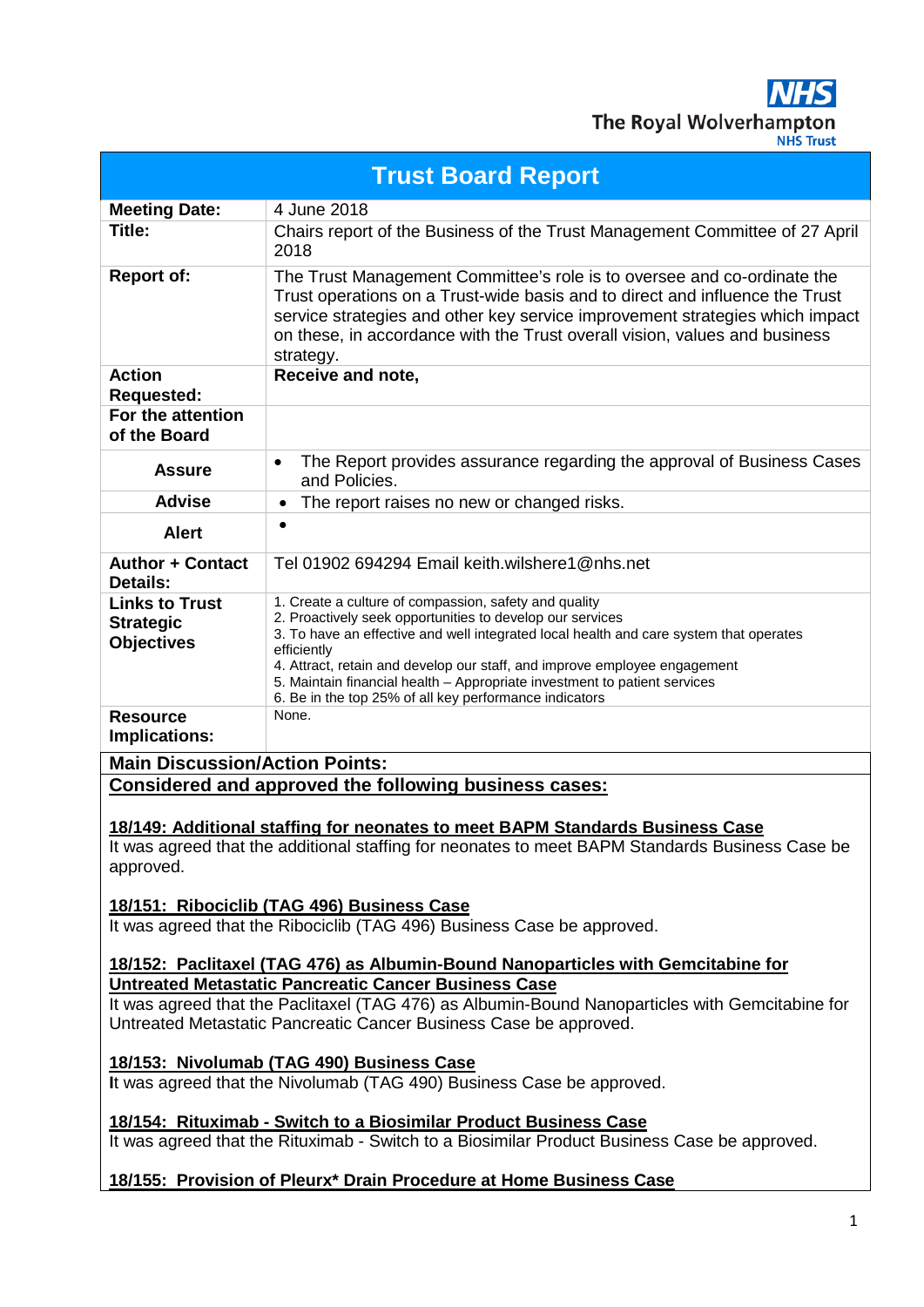It was agreed that the Pleurx\* Drain Procedure at Home Business Case be approved.

#### **18/156: Adalimumab, Etanercept, Infliximab, Certolizumab Pegol, Golimumab, Tocilizumab and Abatacept for Rheumatoid Arthritis not previously treated With DMARDs or after conventional DMARDs only have failed (TAG 375) Business Case**

It was agreed that the Adalimumab, Etanercept, Infliximab, Certolizumab Pegol, Golimumab, Tocilizumab and Abatacept for Rheumatoid Arthritis not previously treated With DMARDs or after conventional DMARDs only have failed (TAG 375) Business Case be approved.

# **18/157: Tofacitinib (TAG 480) for moderate to severe Rheumatoid Arthritis Business Case**

It was agreed that the Tofacitinib (TAG 480) for moderate to severe Rheumatoid Arthritis Business Case be approved.

# **18/158: Sarilumab (TAG 485) for moderate to severe Rheumatoid Arthritis Business Case**

It was agreed that the Sarilumab (TAG 485) for moderate to severe Rheumatoid Arthritis Business Case be approved.

# **18/159: Outsource Out of Hours CT Head Scans Business Case**

It was agreed that the Outsource Out of Hours CT Head Scans Business Case be approved.

# **Approved the following policies;**

# **18/173: CP06 Consent Policy**

It was agreed that the CP06 Consent Policy be approved.

**18/174: CP17 Identification & Management of Patients at risk of Under Nutrition Policy** It was agreed that the CP17 Identification & Management of Patients at risk of Under Nutrition Policy be approved.

# **18/175: HS01 Management of Health & Safety Policy**

It was agreed that the HS01 Management of Health & Safety Policy be approved.

## **18/176: OP86 Medical Gas Pipeline Systems Policy**

It was agreed that the OP86 Medical Gas Pipeline Systems Policy be approved.

| <b>Risks Identified:</b>  | The Trust Management Committee has had regard to any         |
|---------------------------|--------------------------------------------------------------|
| <b>Include Risk Grade</b> | risks identified in respect of these matters. The TMC also   |
| <i>(categorisation</i> )  | has a standing item on every agenda, at which point          |
| matrix/Datix number)      | anybody present may raise any matter which is deemed to      |
|                           | be worthy of consideration for inclusion on a risk register. |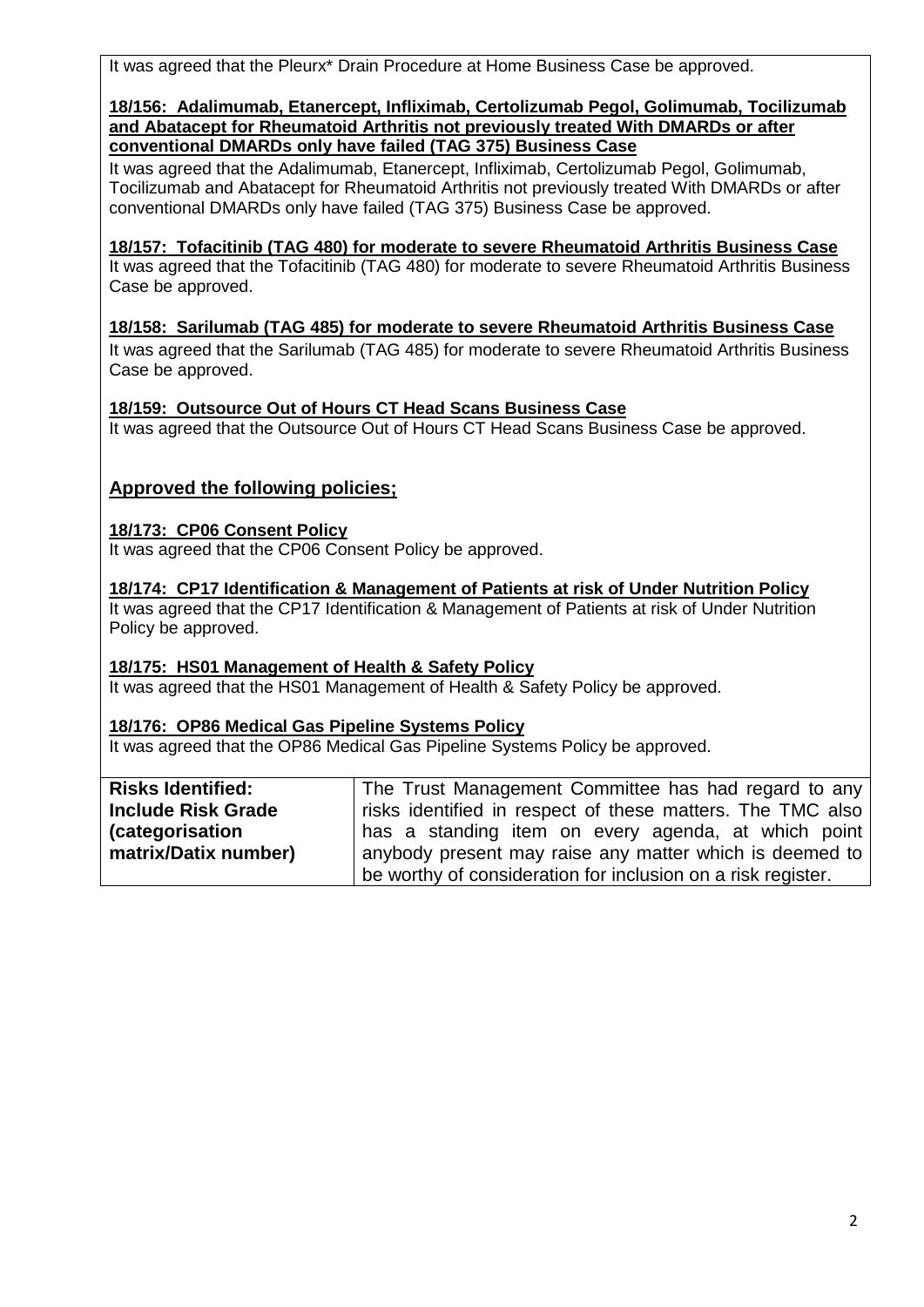# The Royal Wolverhampton NHS Trust

# **TRUST MANAGEMENT COMMITTEE**

#### **Minutes of the meeting of the Trust Management Committee held at 1pm on Friday 27 April 2018 in the Board Room, Corporate Services Centre, Building 12, New Cross Hospital, Wolverhampton.**

#### **Present:**

Prof. A-M Cannaby Chief Nursing Officer Mr A Duffell **Director of Workforce**<br>Mr S Fenner **Director Director** Divisional Medical Director Ms D.Hickman Deputy Chief Nurse Ms C Hobbs Head Nurse, D1 Mr D Loughton Chief Executive Ms B Morgan **Head Nurse** – Division 2 Ms G Nuttall **Manufall Chief Operating Officer**<br>
Dr J Odum Medical Director Dr J Odum Medical Director<br>
Ms T Palmer Ms T Head of Midwifer Dr M Sidhu Divisional Medical Director, D3 Prof. B Singh Clinical Director IT<br>
Mr K Stringer Chief Finance Office Mr K Stringer Chief Finance Officer<br>
Dr A K Viswanath Chief Finance Officer<br>
Divisional Medical Director

#### **In Attendance:**

Ms S.Evans Head of Communications<br>Ms I Monaghan (for Mr W.Nabih) Team Manager – Strategi Ms H.Troalen **Deputy Chief Financial Officer** Mr K. Wilshere **Company Secretary** 

#### **Observers:**

#### **Apologies:**

Mr I Badger **Divisional Medical Director**, D1 Prof. J Cotton Director of Research and Development Ms V.Whatley (for Dr M Cooper) Director of Infection Prevention and Control Dr L Dowson Divisional Medical Director, D2<br>Mr A Duffell Director of Workforce Divisional Medical Director, D1 Mr L Grant **Deputy Chief Operating Officer, D1** Dr C Higgins **Divisional Medical Director**, D3 Head of Midwifery Mr T Powell **Deputy Chief Operating Officer, D2** Ms S Roberts **Divisional Manager, Estates and Facilities** Mr M Sharon **Director of Planning and Performance** Divisional Medical Director, D2 Ms K.Shaw Deputy Chief Operating Officer, D3

Mr J Denley Director of Public Health, City of Wolverhampton Council Team Manager – Strategic Capital Planning

Professor Asuquo Provost - University of Calabar Dr Agan Chief Medical Director - University of Calabar Teaching Hospital

Dr S Grumett Lead Cancer Clinician Dr B McKaig **Associate Medical Director -** Associate Medical Director -Appraisal/Revalidation Mr S Mahmud Director of Integration Mr W Nabih **Head of Estates Developments** Dr J Parkes Vertical Integrated GP<br>Dr C Higgins Care Divisional Medical Dire Divisional Medical Director, D3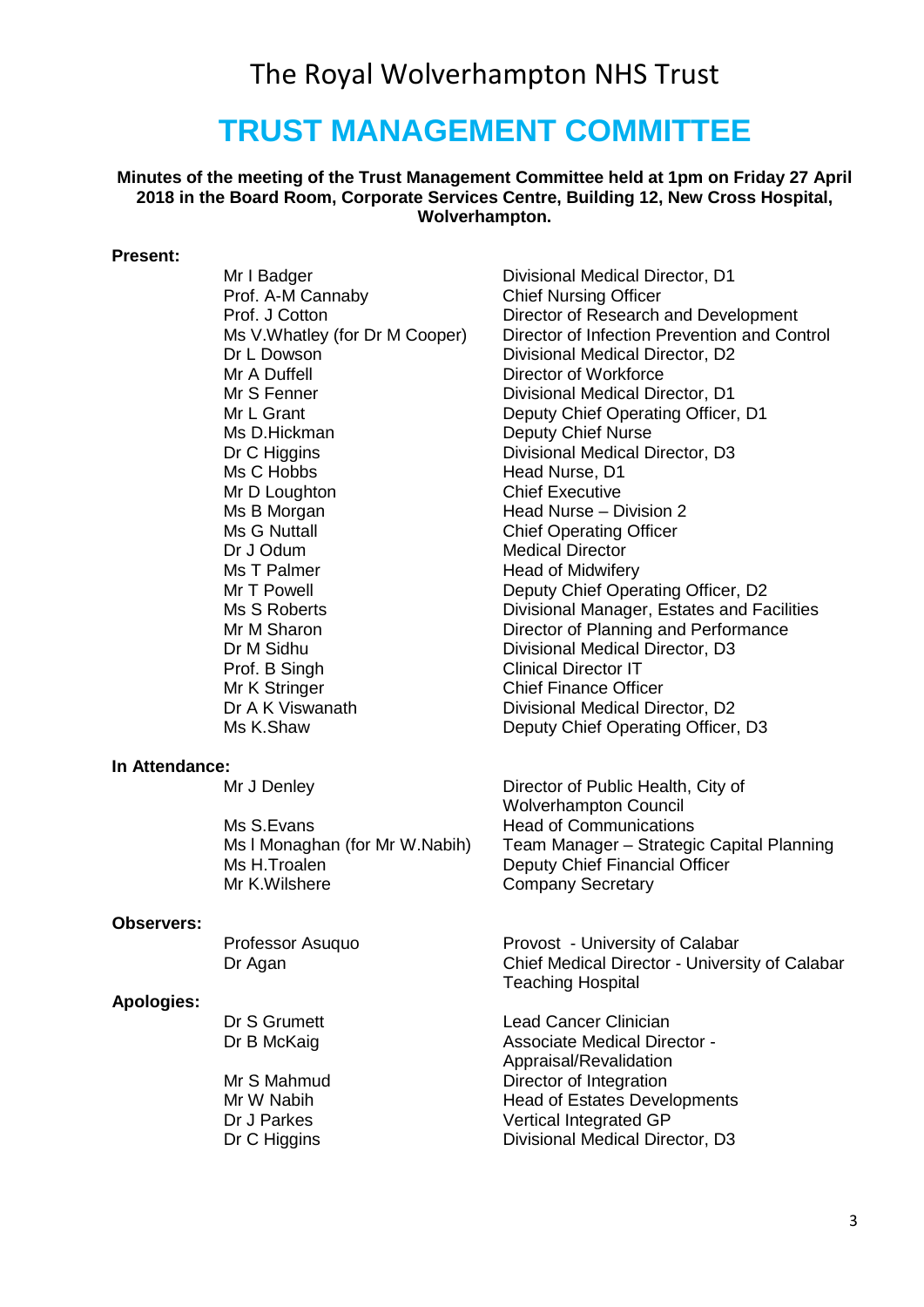# **18/136: Apologies for absence**

Apologies for absence were received from Dr Grumett, Dr McKaig, Dr Parkes, Mr Nabih, Dr Higgins, Mr Mahmud.

In attendance - Mr J Denley, Director of Public Health, City of Wolverhampton Council and Prof. Asuquo and Dr Agan from Calabar, Nigeria.

Mr Loughton welcomed the visitors and new Division Three appointees.

#### **18/137: Minutes of the meeting of the Trust Management Committee held on 23 March 2018** There were no changes to the minutes other than those already submitted.

#### **It was agreed: that the Minutes of the meeting of the Trust Management Committee held on 23 March 2018 be approved.**

## **18/138: Declarations of Interest**

There were no new or changed declarations of interest given at the meeting.

#### **18/139: Matters arising from the Minutes of the previous meeting**

There were no matters arising from the minutes raised.

#### **18/140: Action Points List**

#### **18/055: Pharmacy Annual Report**

**It was agreed: that this action, now reported as completed, be closed.**

#### **18/141: Property Management Update**

Mr Stringer introduced the report.

#### **It was agreed: that the Update Report be received and noted.**

## **Quarterly Reports**

#### **18/142: Learning from Deaths (Mortality)**

Dr Odum introduced the report. He referred to the report and the slight increase in the expected death rate and SHMI with comparisons with the rest of the country. He referred to the work underway to reduce the number of FCE's in total (as only the first 2 FCE's are counted in the SHMI) from the end of March 2018 and the consequential benefits to the coding team (40% reduction to date) and the new clerking pro-forma introduction now in place to ensure the relevant information is collected. Dr Odum then referred to the work the Coders continue to undertake with departmental teams e.g. regarding pneumonia validation by Respiratory Consultants to ensure the coding accuracy and other work to ensure coding accuracy and optimization.

Dr Odum highlighted that the deaths over winter were higher than previously but with no national picture to date for comparison at the time. Dr Odum then referred to the work on Learning from Deaths and the stages of review that now take place with feedback to Clinical Directorates for their consideration.

He then referred to the potential Medical Examiner role and consideration of this within the Trust with colleagues in the Trust ahead of the requirement in 2019. He outlined the potential benefits of this role in the process and contact with relatives as well as the initial Mortality review stage with the potential to escalate if any issues were identified and liaison with the Coroner and feedback into the Trust of learning from deaths.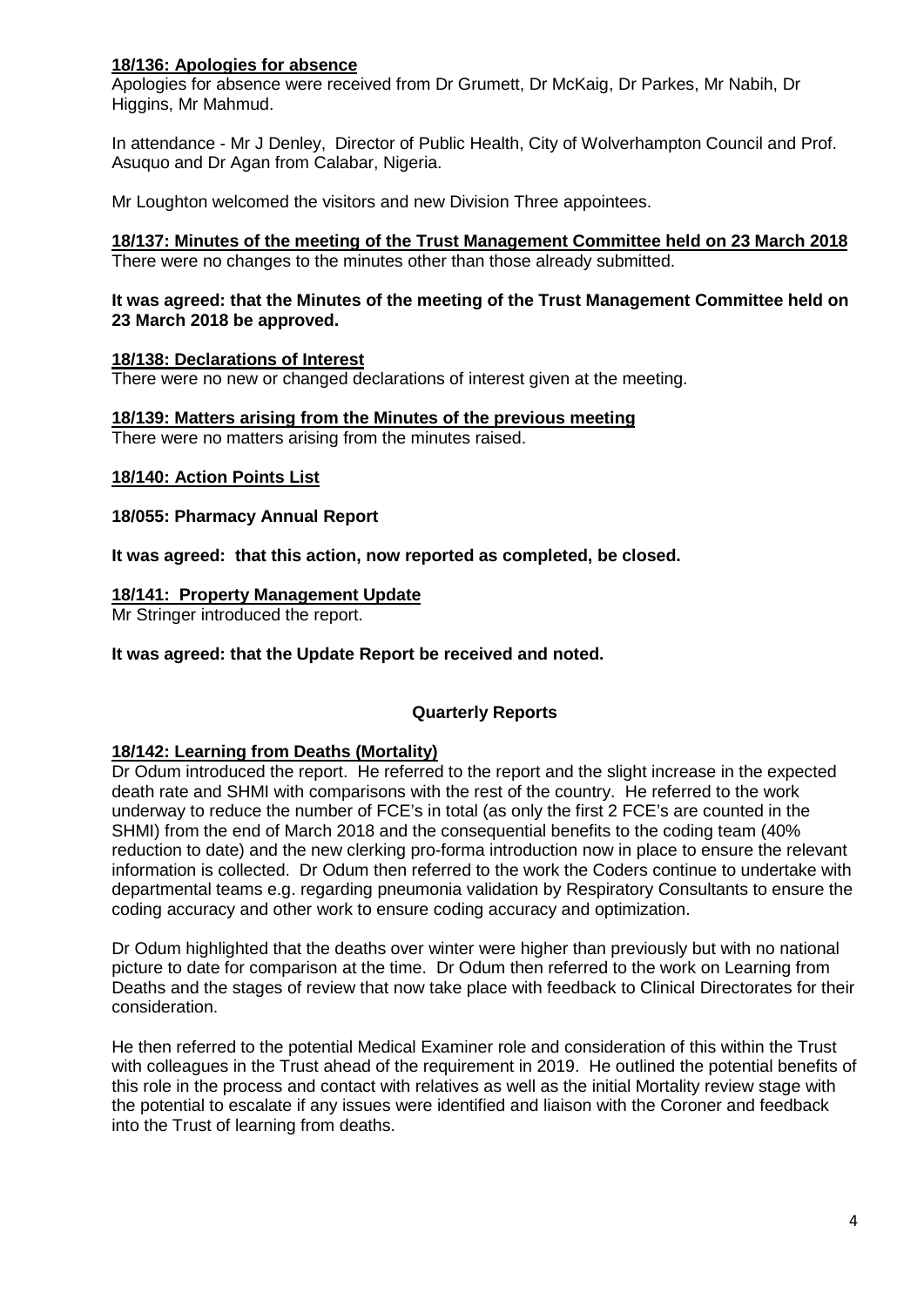Dr Odum said a Job Description draft was in preparation for the Trust and a potentially positive development. He also highlighted that Dr Viswanath has now taken over the Chair of the Trust Mortality Review Group with Dr Odum Chairing the oversight group.

## **It was agreed: that the Update Report be received and noted.**

# **18/143: Tenders**

Mr Sharon introduced the report and highlighted the tenders recently won (Cytology), the APMS Walsall process and the outcome of the University of Wolverhampton Occupational Health tender that the Trust did not win the Student element. He said the submission for the Staff element would take place in the following week.

Mr Loughton asked about the fit with the location of the GP Practice on campus. Mr Duffell outlined the team delivering the presentation.

# **It was agreed: that the Tenders Update Report be received and noted.**

## **Annual Reports**

## **18/144: Trust Annual Business Plan**

Mr Sharon introduced the update report to the Plan covering two-years of contract in the prescribed format and content. He outlined the main changes and the main risk relating to the contract value in line with national activity planning assumptions that would challenge some areas the Trust's capacity to deliver these levels of activity – challenges specifically in General Surgery, Gynecology and Urology with Theatre and Bed Capacity. Ms Nuttall confirmed these areas and the additional capacity being scoped. Mr Sharon referred to this in the light of the Trust financial position.

Ms Nuttall added that further conversations and work is required to add to the indicative work already commenced regarding the demand, capacity and impact. She said that the initial feedback showed the main challenge related to the capacity relating to elective activity. MS Nutttall agreed with this as the primary risk.

## **6 Monthly Reports**

# **18/145: RWT Research and Development Report**

Prof. Cotton introduced the report and highlighted the recruitment figures for the Calendar year across a wider range and number of trials than previously. He said that the time to commencement in trials remains an issue alongside the ongoing financial reductions against performance indicators and he said a major re-structuring will take place over the next 12 months with a resulting reduction in capacity in the short-term. He reviewed the areas of challenge including back office functions and Nursing research support and said that ahead the focus would be likely to be on those who have the strongest research recruitment rack records.

Dr Sidhu asked about Primary care research. Prof. Cotton said that a request for strategic research development funding had been turned down but that it remained an area for significant development work. Dr Sidhu said that there were a number of pathway changes that could be focused on whilst the practices are being prepared to be research-ready.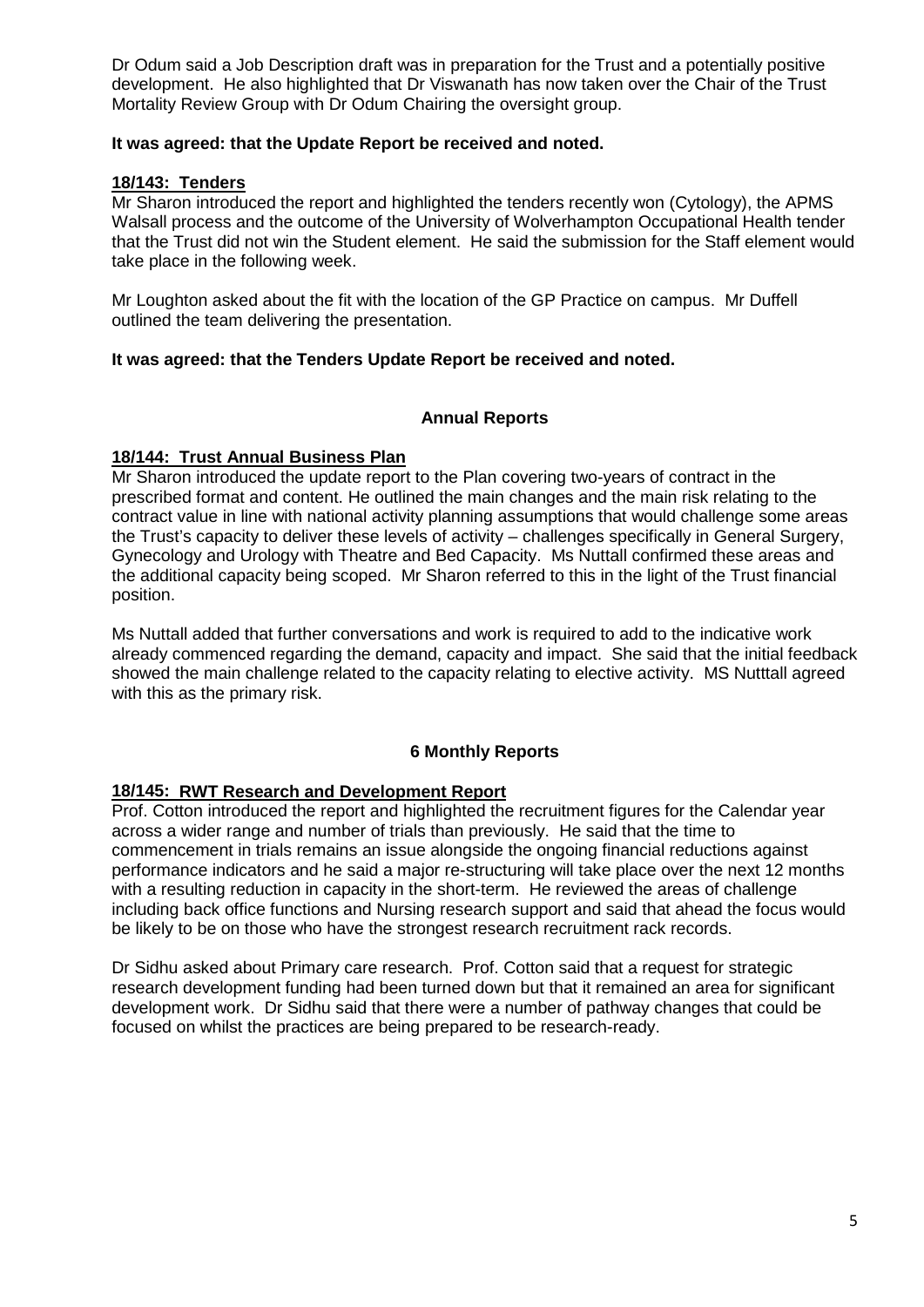Prof. Cannaby asked what type of contracts the research nursing staff were on. Prof. Cotton said that almost all were now on permanent contracts. There was discussion as to whether any further fixed-term contracts were needed or whether all future staff could be substantively recruited and used flexibly between trials and other work. Dr Odum reflected on the financially challenged situation with the targets across the CLRN against the realistic potential for recruitment, he also highlighted a reduction in income potential from industry studies and the consequential impact. He agreed the re-structuring was therefore necessary.

Dr Odum added the improved cross-section of studies was to be applauded.

#### **It was agreed: that the RWT Research and Development Update Report be received and noted.**

## **18/146: Director of Infection Prevention and Control Report**

Ms Whatley introduced the report and successes reported in the year end position. She alluded to the significant achievement in relation to *C.Difficile* numbers (27/35) and factors that contributed to this. MRSA bacteraemia and MSSA bacteraemia, also came in under target and DR HABS in line with the internal ambition.

She said that cautions for the year ahead included MRSA Bacteremia and colonization is kept under control through screening at admission. Ms Whatley referred to the Gram Negative Bacteremia targets include hospital and community cases in the year ahead. She went on to refer to the cases of CPE, over 70% of which had been identified through screening on admission, that Norovirus had not been a major issue in year but that Flu had been across the health economy.

Ms Whatley said that the Trust had supported Flu screening and community care home prophylaxis campaigns with a significant impact on the local community. She went on to highlight that there had been a Trust de-brief and resulting action plan for this financial year.

Mr Loughton said the performance was notable and congratulated all concerned.

**It was agreed: that the Director of Infection Prevention and Control Update Report be received and noted.**

## **Discussion item**

## **18/147: Public Health**

Dr Denley introduced himself and the information he had provided. He outlined the financial position and outcomes situation he inherited and he went on to outline the changes in direction resulting in changes in focus from lifestyle choices to life chances. He also referred to his increased emphasis on working in partnership and he referred to the joint post recently established and the co-operative intelligence unit being formed. He referred to stop smoking changes in emphasis such as enabling vaping as an alternative to tobacco use.

Mr Loughton referred to the current position regarding achieving a smoke-free site and the risks and issues for staff in challenging smokers. He referred to the option of making vaping materials available as an alternative and confirmed that this was being explored. Dr Odum referred to the revised draft site Smoking Policy in the light of the national advice. Mr Loughton referred to it as a potentially more progressive approach and the work at other Hospitals has been drawn upon.

Dr Odum reflected on the change in emphasis from Public health and he highlighted that the Trust approach was being reviewed to ensure consistency in the future. Mr Loughton referred to the need to ensure this is also the case in Primary Care including the inclusion potentially of a wider range of staff. Ms Evans referred to work nearby along these lines. Dr Sidhu referred to work already undertaken to date with GP's.

#### **It was agreed: that the Public Health approach and direction be received and noted. Monthly Reports**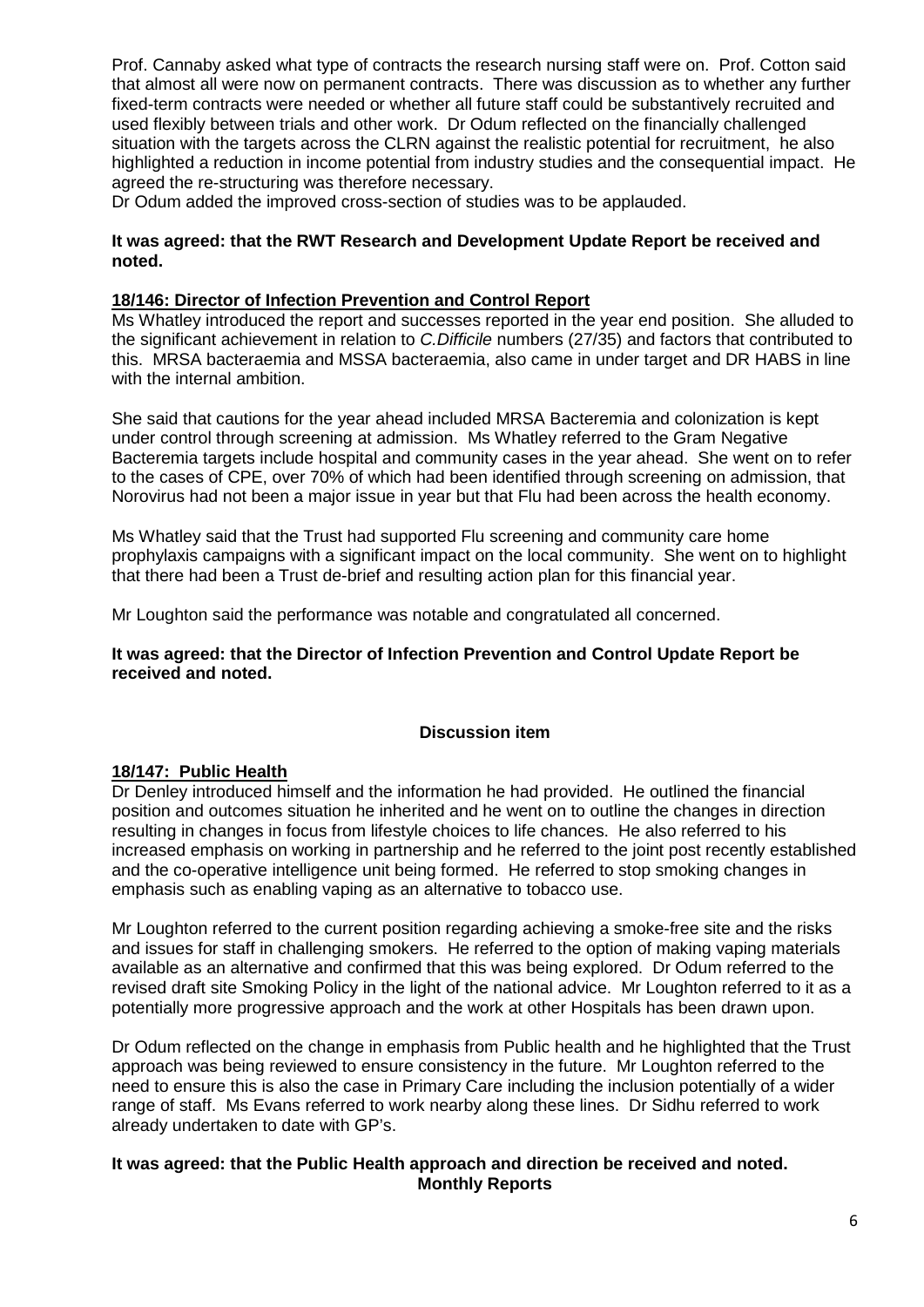# **18/148: Division 1**

The Report was introduced by Mr Badger. He highlighted that there were no new red risks opened in the period covered. The Nursing Report was introduced by Ms Hobbs who referred to the work on the review in ICCU, Infection prevention incidents and the current vacancy position. Ms Palmer introduced the Midwifery Report and highlighted the ongoing reduction in bookings and the completion of the workforce review with initial information currently being clarified.

# **It was agreed: that the Division 1 Report be received and noted.**

# **18/149: Additional staffing for neonates to meet BAPM Standards Business Case**

Mr Badger introduced the Business Case. Mr Loughton sought assurance that the Division would be in the position to recruit to the identified posts.

#### **It was agreed: that the additional staffing for neonates to meet BAPM Standards Business Case be approved.**

## **18/150: Division 2**

Ms Morgan introduced the Nursing Report and referred to the recent successful recruitment programme of UK recruits. Mr Loughton asked what contact is in place to ensure a high conversion rate. Ms Morgan said that dedicated frequent continued contact is in place until they are part of the Trust staff. Mr Duffell confirmed this. Ms Evans confirmed that packs of further information are also being produced and sent out to potential staff. Ms Morgan explained the recruitment process being pursued and the Trust Unqualified Bank use.

Dr Dowson introduced the Governance Report. He highlighted that there were no new red complaints in the period reported on and that the two red risks remain. He referred to the appointment of the new clinical directors and clinical leads.

# **It was agreed: that the Division 2 Report be received and noted.**

## **18/151: Ribociclib (TAG 496) Business Case**

Dr Viswanath introduced this and the rest of the Division 2 Business Cases.

# **It was agreed: that the Ribociclib (TAG 496) Business Case be approved.**

## **18/152: Paclitaxel (TAG 476) as Albumin-Bound Nanoparticles with Gemcitabine for Untreated Metastatic Pancreatic Cancer Business Case**

**It was agreed: that the Paclitaxel (TAG 476) as Albumin-Bound Nanoparticles with Gemcitabine for Untreated Metastatic Pancreatic Cancer Business Case be approved.**

## **18/153: Nivolumab (TAG 490) Business Case**

**It was agreed: that the Nivolumab (TAG 490) Business Case be approved.**

## **18/154: Rituximab - Switch to a Biosimilar Product Business Case**

**It was agreed: that the Rituximab - Switch to a Biosimilar Product Business Case be approved.**

## **18/155: Provision of Pleurx\* Drain Procedure at Home Business Case**

**It was agreed: that the Pleurx\* Drain Procedure at Home Business Case be approved.**

**18/156: Adalimumab, Etanercept, Infliximab, Certolizumab Pegol, Golimumab, Tocilizumab and Abatacept for Rheumatoid Arthritis not previously treated With DMARDs or after conventional DMARDs only have failed (TAG 375) Business Case**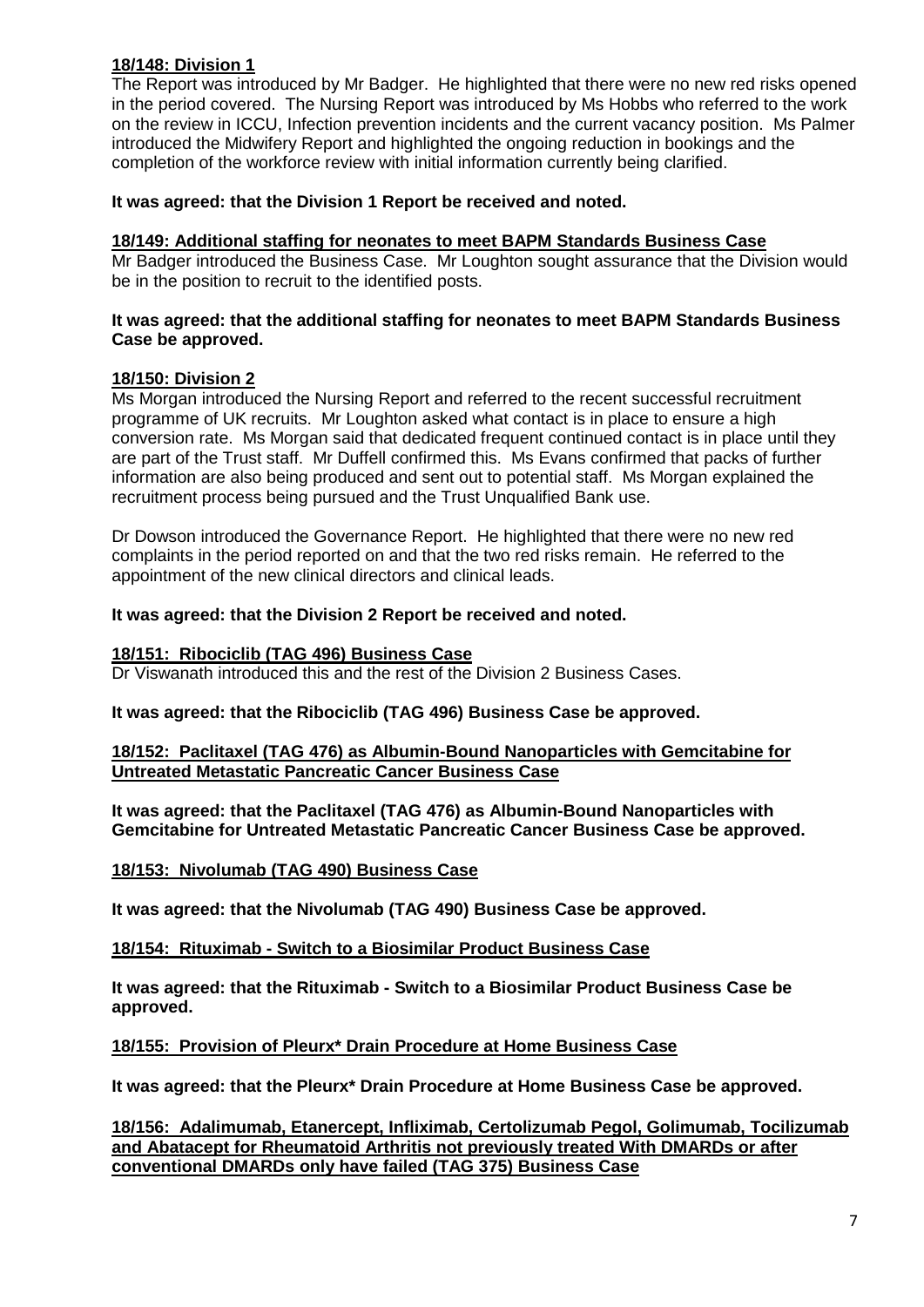**It was agreed: that the Adalimumab, Etanercept, Infliximab, Certolizumab Pegol, Golimumab, Tocilizumab and Abatacept for Rheumatoid Arthritis not previously treated With DMARDs or after conventional DMARDs only have failed (TAG 375) Business Case be approved.**

#### **18/157: Tofacitinib (TAG 480) for moderate to severe Rheumatoid Arthritis Business Case**

**It was agreed: that the Tofacitinib (TAG 480) for moderate to severe Rheumatoid Arthritis Business Case be approved.**

#### **18/158: Sarilumab (TAG 485) for moderate to severe Rheumatoid Arthritis Business Case**

**It was agreed: that the Sarilumab (TAG 485) for moderate to severe Rheumatoid Arthritis Business Case be approved.**

#### **Division 3 Business Cases**

**18/159: Outsource Out of Hours CT Head Scans Business Case** Ms Shaw introduced the Business Case presented.

#### **It was agreed: that the Outsource Out of Hours CT Head Scans Business Case be approved.**

#### **18/160: Digital Transformation 0-19 HCP Business Case**

Mr Stringer confirmed that this Business Case was still in preparation and would be presented in due course. He asked for Director approval to proceed be confirmed due to the timescales involved.

**It was agreed: that responsibility to give initial approval to proceed be delegated to Mr Stringer and Mr Sharon ahead of the presentation of the Business Case to the next TMC.**

## **Executive Director Reports**

#### **18/161: Executive Summary Workforce Report**

Mr Duffell introduced the revised report format and highlighted the improvements referred to in the report. He also highlighted the relationship between future appraisal and pay progression work to be done.

#### **It was agreed: that the Executive Summary Workforce Report be noted.**

#### **18/162: Integrated Quality and Performance Report**

Ms Nuttall introduced the report. She referred to the performance elements including standards benchmarking on RTT and A&E nationally. Mr Loughton reflection on the volume of throughput as high when compared locally and nationally. Ms Nuttall also referred to the ongoing situation regarding the Cancer performance on pages 6 and 31 with the recovery plan in place and the size of the challenge involved. She said the recovery plan has been shared with the CCG and harm reviews will be undertaken with those waiting in excess of 104 days. Mr Loughton reflected on the need to ensure the appropriateness of such reviews in relation to the patient's condition and treatment and the spotlight on this from the centre.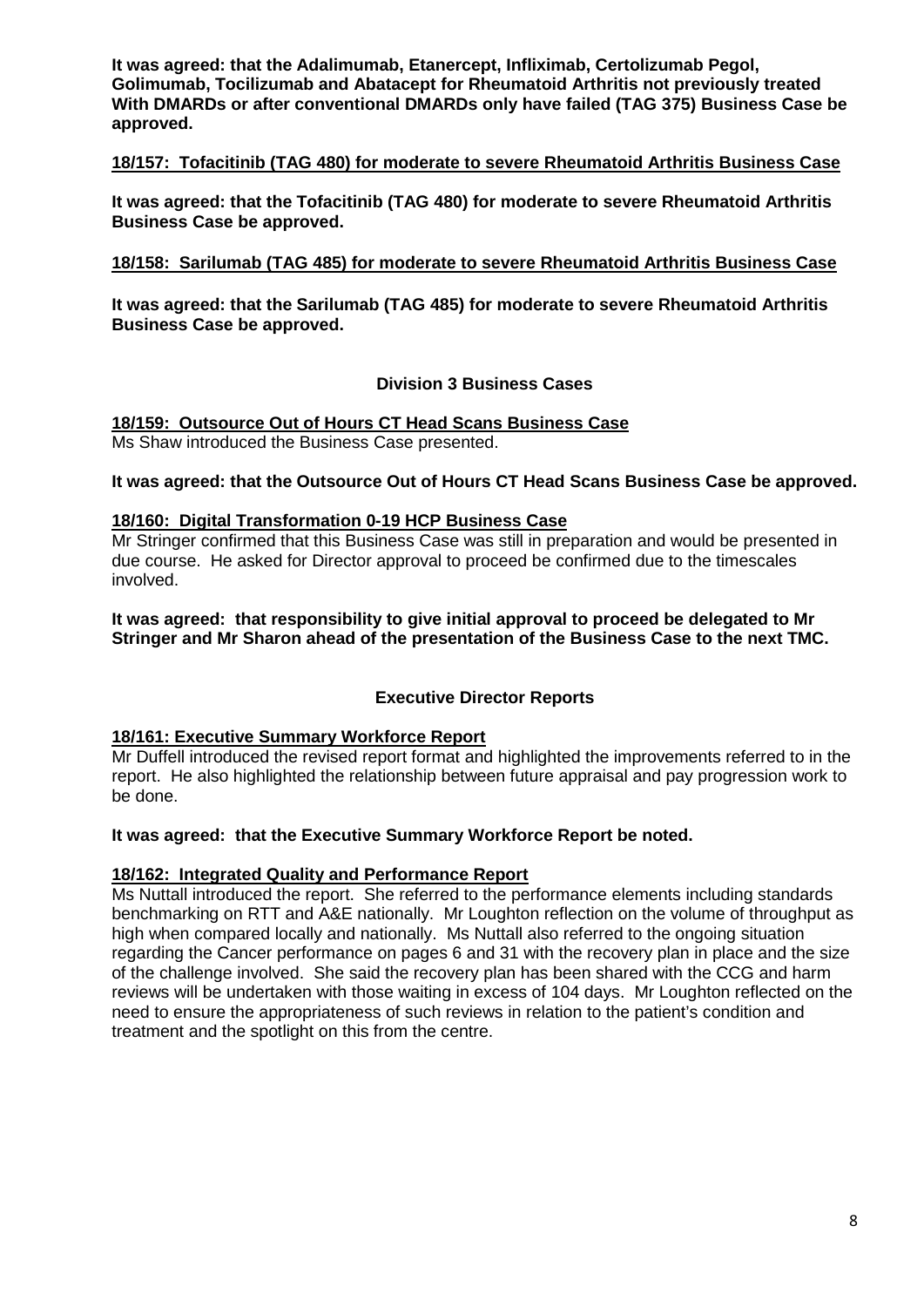Prof. Cannaby referred to the FFT rates in ED requiring more work, late observtions work already in place, the CCG animation regarding late patient moves, the improvements in acquired pressure injury rates and the increase in falls with harm, the positive picture regarding *C.Difficile* rates and the changes proposed to future Safeguarding information reporting and the requirement to provide the CCG with further assurance regarding Neonatal services.

# **It was agreed: that the Integrated Quality and Performance Report be noted.**

# **18/163: Integrated Quality and Performance Report Review**

Ms Nuttal introduced the review report and changes for future reports to be noted.

# **It was agreed: that the Integrated Quality and Performance Report Review be noted.**

# **18/164: Report of the Chief Nursing Officer**

Prof. Cannaby introduced the report and reflected on the need for work on the status of Policies that had been red for some time and the support to improve the Governance processes.

# **It was agreed: that the Report of the Chief Nursing Officer be noted.**

# **18/165: Trust Financial Position Month 12**

Mr Stringer introduced the report referring to the declared year end surplus and revised position of a £4.3m surplus. He provided a commentary of this position in relation to the position of other local organisations. Dr Odum clarified the position in relation to the use of the surplus. Mr Loughton thanked all for their efforts in achieving this position and reflected on the wider financial position in the Black Country and nationally. He also referred to the current Government position and recent announcements regarding future funding requirements and the potential future pressures for increased delivery and the requirement for new and innovative models of delivery.

## **It was agreed: that the Trust Financial Position Month 12 be noted.**

# **18/166: Capital Programme Update – Month 12**

Mr Stringer introduced the report and reflected on the scale of the work undertaken in the final quarter. He asked for efforts to attempt to improve earlier Business Case approval to space out the capital programme impact. Mr Loughton referred to exploring options to access capital in other ways in relation to PFI schemes. He went on the refer to the work initiated to provide additional car parking capacity and the intervening restrictions that will be required whilst this is being built.

## **It was agreed: that the Capital Programme Update – Month 12 be noted.**

## **18/167: Minutes of the Operational Finance Meeting**

Mr Stringer introduced the report for noting.

## **It was agreed: that the Minutes of the Operational Finance Meeting be noted.**

## **18/168: Financial Recovery Board – monthly update**

Mr Sharon introduced the report and highlighted the year end position. Mr Loughton thanked all for their efforts and contributions. Mr Sharon referred to the recurrent position and the plan structure for 2018-2019 to include Division 3 and the schemes included in the work programme. He also confirmed the recruitment of a lead for the service re-design team from September 2018.

## **It was agreed: that the Financial Recovery Board – monthly update be noted.**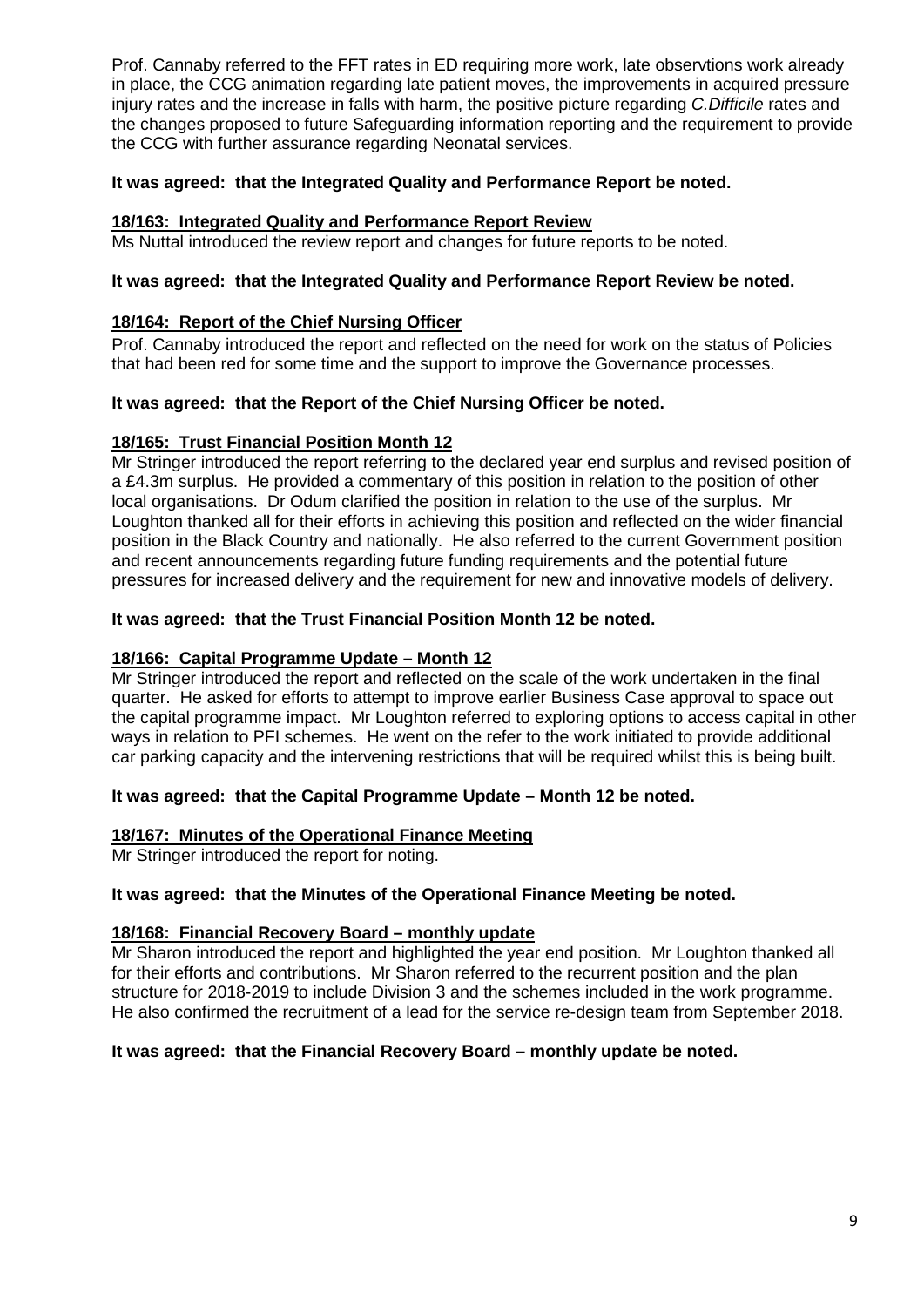# **18/169: Equality Diversity and Inclusion Steering Group Terms of Reference**

Mr Sharon introduced the revised Terms of Reference and emphasised the importance of wider staff understanding of cultural difference and diversity of their colleagues and patients. He went on the refer to the difference between compliance with requirements for staff and patients whereas the focus of the Group was on the hearts and minds of the Trust to shift the understanding and thinking across the organisation. Prof. Cannaby asked about whether there was Non-executive representation. Mr Sharon said he would discuss this further with Prof. Cannaby if required.

There followed a discussion regarding the appropriate level and input from a non-executive on a group at this level. Mr Loughton asked about the option of changing the membership of the Group to better reflect the diversity of the organisation and community. Mr Sharon said this forms part of the shift to drawing from a wider circle of interested and passionate members with those in positions to move projects forward. Dr Odum asked how the passionate view of diversity would be communicated and people engaged with. Mr Sharon said there is a revised training package, input to Induction and further communication planned. He said he is a continuing journey and that he is looking to engage with others who are equally passionate about this.

Mr Loughton reflected on the potential for this to be an attraction for future staff. Ms Hickman referred to work done in other organisations to move the position forward and the scale of work for the Trust when our current position was compared to the best of others. Ms Morgan added a recent reflection from a Matron regarding their workforce team's emerging diversity and the benfits of this. Mr Badger suggested the Group may be too large in membership. Mr Sharon said he would look at this.

#### **It was agreed: that the Equality Diversity and Inclusion Steering Group Terms of Reference be approved.**

# **18/170: Contracting and Commissioning Update**

Mr Sharon set out the paper as presented and the position for the second year of the two year contracts. He said that risk share agreements are being pursued with commissioners and he referred to the imminent conclusion of the 0-19 service with the local authority and the third year of the sexual health service. He finally referred to the review being undertaken of all service level agreements (SLA's) and our contractors in relation to the GDPR requirements.

Dr Denley referred to potential future partnership arrangements between the local authority and the Trust.

# **It was agreed: that the Contracting and Commissioning Update be noted.**

## **18/171: Vertical Integration Report**

Dr Sidhu introduced the report. Mr Loughton referred to the due diligence being underway with a further practice and the work to achieve a single practice contract. He also referred to the need to influence future workforce training direction. Ms Shaw added the work underway already looking at service re-design. Mr Loughton also reflected on the potential for sharing patient information.

## **It was agreed: that the Vertical Integration Report be noted.**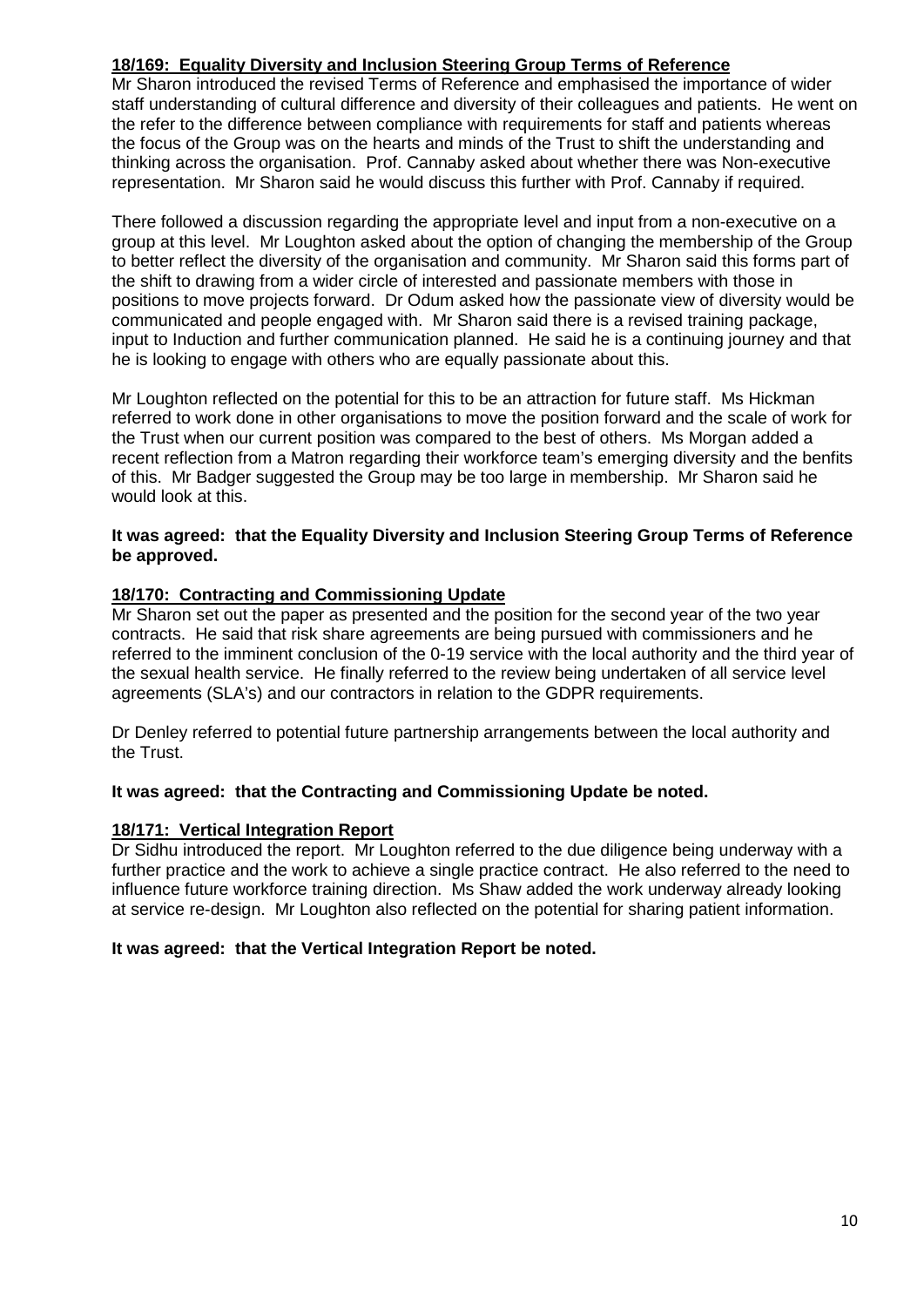# **Corporate Business Case**

#### **18/172: Introduction of Degree Apprenticeships to ensure pipeline of future nursing workforce Business Case**

Ms Nuttall said it was agreed at C&C with a review at the end of the first year as it is a cost pressure. Prof. Cannaby added her thanks for the support for this scheme and she added feedback from undergraduate nursing regarding the requirement for placements had led to further information being sought. She also referred to the wider nursing workforce context in the near future in terms of known turnover. Dr Odum asked whether there was a cap. Prof. Cannaby said there is no longer a cap but there is no longer the bursary route for those who need to work and learn. She highlighted developing plans in relation to student placements volume and variety including as a potential recruitment element. Dr Odum supported the approach. Prof. Cannaby also referred to using the Fellowship approach across a wider range of professional groups.

#### **It was agreed: that the Introduction of Degree Apprenticeships to ensure pipeline of future nursing workforce Business Case be approved subject to review after the initial 12 months.**

# **Policies and Strategies**

## **18/173: CP06 Consent Policy**

**It was agreed: that the CP06 Consent Policy be approved.**

# **18/174: CP17 Identification & Management of Patients at risk of Under Nutrition Policy**

**It was agreed: that the CP17 Identification & Management of Patients at risk of Under Nutrition Policy be approved.**

## **18/175: HS01 Management of Health & Safety Policy**

**It was agreed: that the HS01 Management of Health & Safety Policy be approved.**

## **18/176: OP86 Medical Gas Pipeline Systems Policy**

**It was agreed: that the OP86 Medical Gas Pipeline Systems Policy be approved.**

## **18/177: OP13 Information Governance Overarching Policy**

This Policy was deferred to the next meeting.

## **18/178: Any new or changed risks identified**

Ms Nuttall noted that the emerging risks in relation to contracts and capacity currently sat on the Board Assurance Framework as a potential risk and that this might need to change once the nature and size of the risk had been scoped.

#### **18/179: CQC Initial Feedback and Insight Report**

Prof. Cannaby introduced the paper provided outlining the initial feedback from the recent inspection. She referred to the initial plan to address the issues raised in the feedback along with issues contained in the full report. She asked that thoughts and initial discussions be started. Ms Hickman added that service specific information had or was already being acted upon. Mr Loughton recommended reading the Dudley CQC Report. Ms Hickman reflected on information from Dudley about the inspection process as they had experienced it. Ms Morgan referred to a recent Dudley recruitment drive that may impact on the Trust.

#### **It was agreed: that the CQC Initial Feedback and Insight Report be noted for discussion and action.**